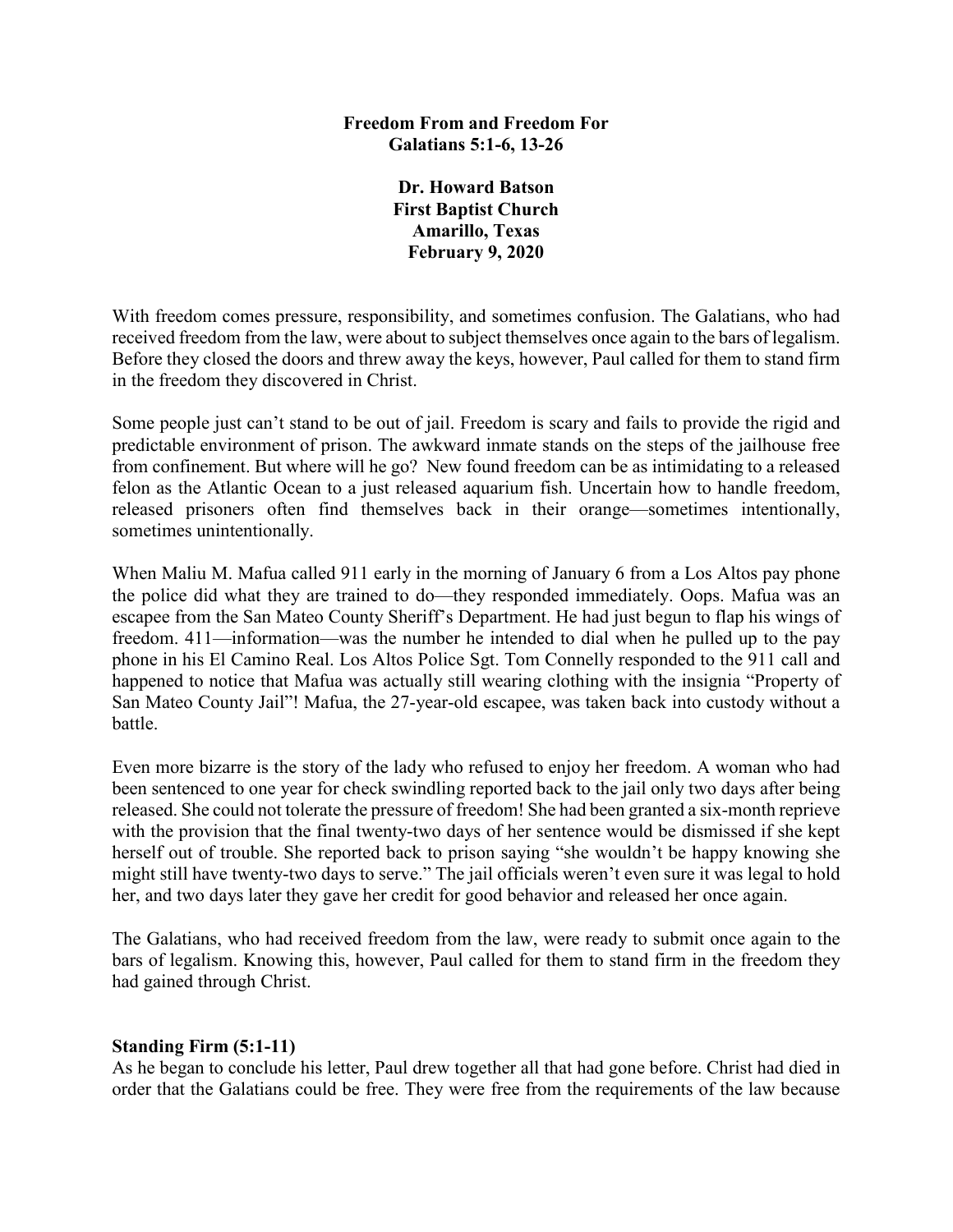Christ, Himself, had fulfilled them. They were free from bondage to sin because of Christ's obedience. Likewise, they were free from the wrath of God because Christ became the curse (Galatians 3:13). Paul urged the Galatian Christians to resist any temptation to yield to the Judaizers, the Jewish Christians insisting on circumcision of Gentile believers. Like a stubborn beast who refuses to put on the yoke again, the Galatian Christians must resist placing themselves back under the law (v. 1).

Paul made clear that the law came as an entire unit (vv. 2-6). Either the Galatians obtained salvation by complete and absolute obedience to the law—which was impossible—or through the grace God provided in the gospel of Christ Jesus—which was available. Unlike patrons meandering through salads and soups at the local cafeteria, God's people cannot pick and choose the laws they desire to obey. If the Galatians put themselves once again under the authority of the law, then they must be obedient to the law in its entirety. To seek salvation by way of the law was to leave the path of salvation found in the grace of God through Christ. It was to reject the freedom that God had offered.

Paul's language of "falling from grace" (v. 4) was not used to teach any theological truth about the possibility or impossibility of "losing one's salvation." Rather, Paul was presenting two different paths one might travel in order to attempt to gain salvation. To accept the path of the law was to reject the path of God's grace. Thus, the one who resubmitted himself under the law had, indeed, rejected the path of grace which he began in Christ. In contrast to those who left the path of grace by following the way of the Judaizers, the persevering people of God would eagerly await "the hope of righteousness" (v. 5). Paul continued to assert that it is not the outward sign of the flesh, circumcision or uncircumcision, that benefits the people of God. What really mattered was that the Galatians had faith working through love (v. 6). Real faith does not lead to moral slackness but, rather, a servant's heart maintained by love.

In verses 7-12, Paul showed his bewilderment that the Galatians, who were maturing so well in the faith (v. 7), were now moving back toward the legalism of the Judaizers. Paul emphasized again that real faith produces real work (v. 13). Some of the Judaizers had apparently argued that Paul, himself, had preached circumcision. "On the contrary," Paul declared. If he, indeed, preached circumcision, then why would he be at odds with the Judaizers? Paul contended that he could not possibly have preached circumcision, for to do so would deny the power of the cross (v. 11).

Paul became a bit sarcastic in verse 12. If cutting off the foreskin was helpful, then mutilation must be all the more helpful (v. 12)! Paul was sarcastically referring to Deuteronomy 23:1 where such mutilation would cut a man off from the people of God. The Galatian Christians needed to realize that their freedom was not a freedom for sin. Indeed, in Christ they received freedom from sin. Paul's gospel was not soft on sin. The gospel of Christ does not present a God who is morally slack.

## **Freedom From and Freedom For (5:13-15)**

From Galatians 5:13-6:10 we have no less than fifteen commands from Paul to the Galatian Christians. Freedom does not include a license to sin. Rather, freedom must be exercised responsibly. Paul's statement, "For you were called to freedom," was a summary of the entire letter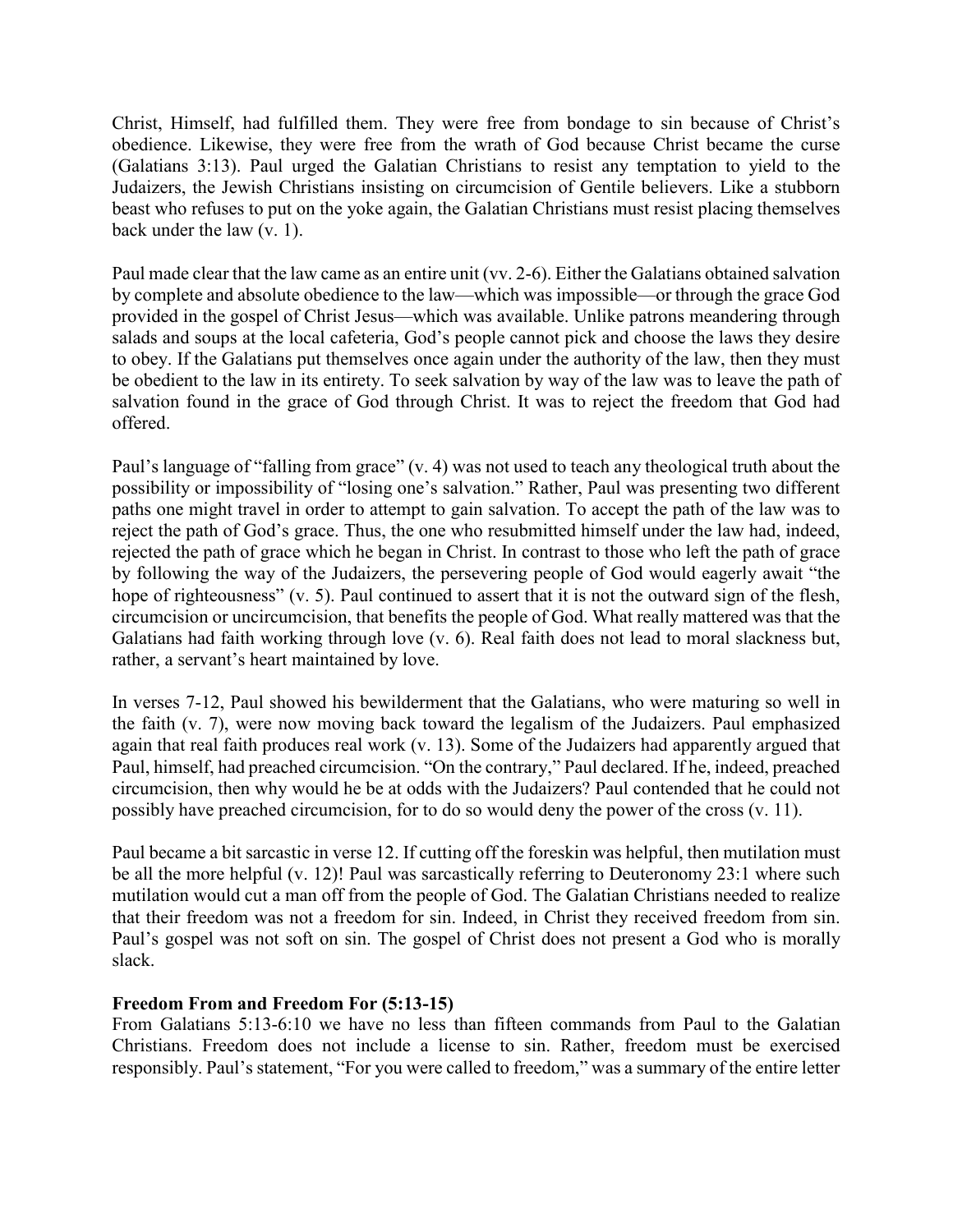up to this point. With this section, he began to demonstrate ways in which freedom can be used to build the community of Christ.

Paul presented the Galatians with two possibilities, two outcomes of the freedom they have found in Christ. First, they could use their freedom to further the desires of the flesh as they declared their freedom from the law. Second, they could use their freedom as an opportunity to serve the community of believers, the church. Paul bluntly declared the second alternative as the only way.

While following the desires of our flesh promises to yield freedom, our sin itself places us back into slavery. Christ has not died that we could be free to sin. Substance abusers are not free; they are enslaved. Men addicted to pornography on the internet are not liberated; they are entrapped. A young couple that must always buy new cars, clothes, and furniture to satisfy a lust for material wealth has no freedom. The couple becomes enslaved to exorbitant credit card debt, perhaps even having to take on a second job in order to satisfy their greed. Indeed, we are free from sin, not free for sin.

Elsewhere, Paul depicted Christianity not so much as liberation, but rather simply as a change of masters. In Romans 6:15-23, he said, "You who were once slaves to sin…have become slaves of righteousness." Our freedom in Christ is not equivalent to independence from God or from His desires for our life. In the same fashion, as the people of God were going to be freed from the bondage of the Egyptians, Moses was told by God to declare to Pharaoh, "Let my people go, that they may serve Me" (Exodus 9:1).

If following Christ leads to freedom from the law, it also leads to freedom for demonstrating Christ-like love. If I love my neighbor (v. 14), I will do him or her no wrong. In Romans 13:8 Paul concurred, "He who loves his neighbor has fulfilled the law" (cf. Leviticus 19:18). Love puts all of the law into perspective. Love meets the law's demands, and the law has value as it is correctly fulfilled in the new life in the Spirit that comes through the gospel of Christ Jesus.

Paul's admonition to fulfill the law in love was applied to a specific situation in the churches in the Galatian region. Bickering and backbiting existed among the Galatian Christians (v. 15). It is difficult to determine the exact situation surrounding the verbal assaults between the believers in Galatia. As we interpret verse 15 in light of verse 26, however, we realize that some had become prideful in their new walk with Christ, while others were taking the freedom that Christ afforded from the law as an opportunity for their own fleshly desires.

Jim Cymbala, pastor of the Brooklyn Tabernacle Church, said something impromptu while receiving new members into the church family. He felt as if the words came from the prompting of the Holy Spirit. He said to the new members, "And now, I charge you, as pastor of this church, that if you ever hear another member speak an unkind word of criticism or slander against anyone—myself, another pastor, an usher, a choir member, or anyone else—you have authority to stop that person in midsentence and say, 'Excuse me—who hurt you? Who ignored you? Who slighted you? Was it Pastor Cymbala? Let's go to his office right now. He will get on his knees and apologize to you, and then we'll pray together, so God can restore peace to this body. But we will not let you talk critically about people who are not present to defend themselves.'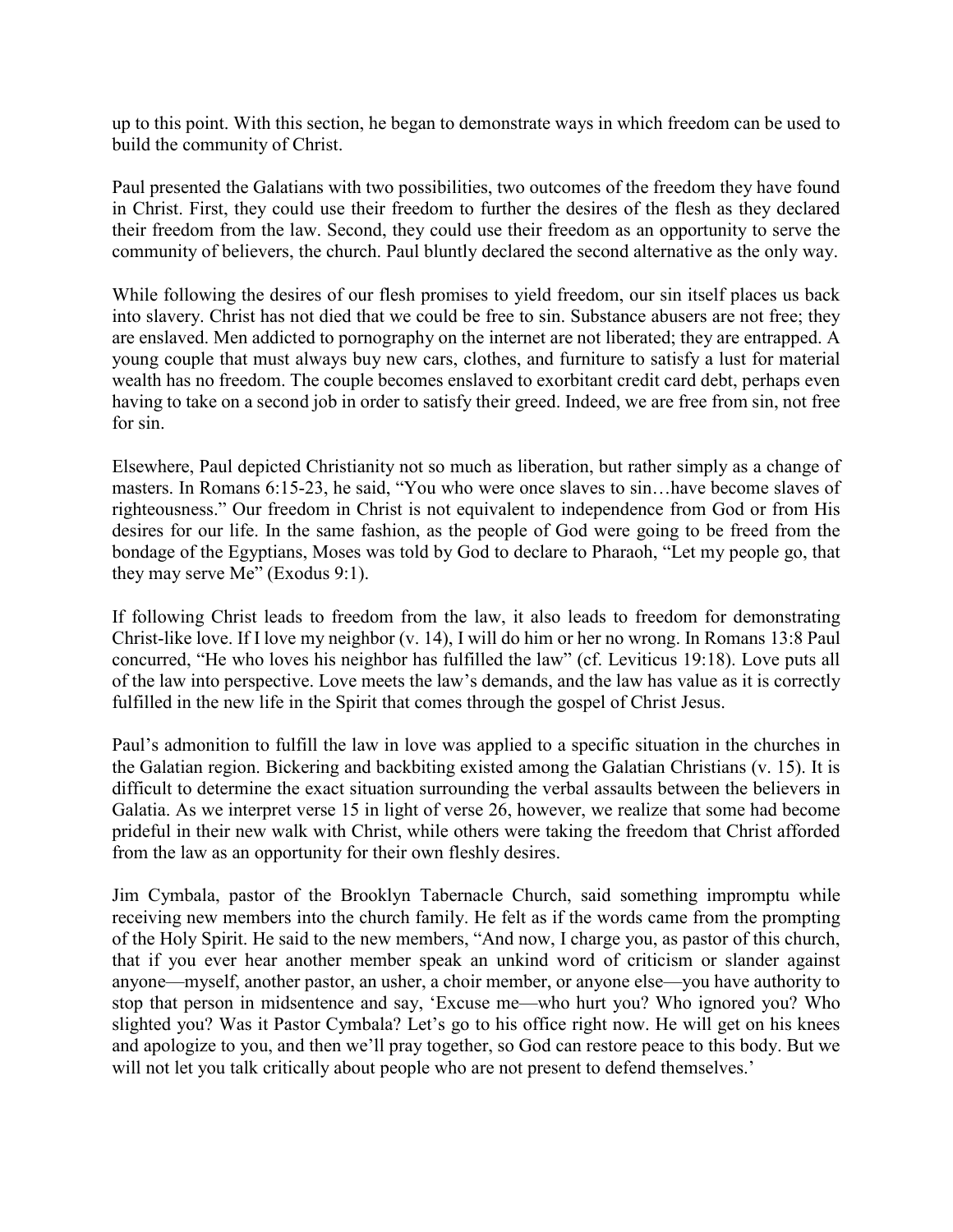"New members, please understand that I am entirely serious about this. I want you to help resolve this kind of thing immediately. And meanwhile know this: If you are ever the one doing the loose talking, we will confront you." Cymbala concluded that churches are destroyed more by gossip and slander than any other factor.

The Galatians were experiencing some loose tongues as they were bickering and backbiting. Loose tongues are still rampant in congregations today. Like the Brooklyn Tabernacle Church, all churches ought to take more seriously Paul's concern about inappropriate speech.

## **How to Walk (5:16-26)**

The last section of chapter 5 can be outlined simply: (1) Galatians 5:16-18, the opposition of the Spirit and the flesh; (2) 5:19-21, the deeds of the flesh which have no place in the kingdom of God; (3) 5:22-24, the fruit of the Spirit which fulfills the law; and (4) 5:25-26, a command to walk by the Spirit.

Paul opened this section by declaring that the flesh and the Spirit are at war (5:16-18), in opposition to one another. The desires of the flesh are determined to thwart the desires of the Spirit. Likewise, the desires of the Spirit are bent on halting the desires of the flesh. Our old nature (our Adam nature) still tries to hinder our ability to walk in the Spirit of God. Our freedom is constantly challenged by the flesh. Our struggle against sin is, in fact, evidence of the presence of God's Spirit in our lives. We are not comfortable living in our old nature, but rather we seek and strive to live in the Spirit. Spiritual life until the return of Christ will always be a struggle. As we walk in our new freedom, as we walk in the Spirit, we are not under the law (5:18). Walking by the Spirit has fulfilled the law. (See Romans 8:4 and Galatians 5:14.)

The deeds of the flesh are evident to all, Paul declared (5:19-21). As we examine this list of destructive behaviors, we can place them into four main categories: (1) sins of sexual immorality (5:19b), the first three; (2) sins of false worship (5:20a), four and five; (3) sins of broken personal relationships (5:20b-21a), numbers six through 13; and (4) sins of intemperance (5:21b), the last two. Paul was simply giving examples and not an exhaustive list; he adds "and things like these"  $(5:12)$ .

The Galatian Christians had the difficult challenge of opposing sexual immorality that was rampant in their pagan society. Christians were to oppose idolatry and sorcery because they substitute worship of the Creator God with worship of creation. The sins that cause broken personal relationships have their root in self-promotion and pride. Sins of intemperance demonstrate enslavement to the desires of the flesh. Paul wrote that those who continually practice the fleshly deeds demonstrate the lack of the presence of the Holy Spirit in their lives. Therefore, they are not partakers in the kingdom of God (5:21).

Paul described the fruit of the Spirit (5:22-23). While the gifts of the Spirit in Paul's teachings (1 Corinthians 12:28-31) are abilities given for spiritual service to the church, the fruit of the Spirit includes the characteristics in our lives that result from the presence and dominance of the Spirit. The law will not condemn us as we live by the Spirit, because the fruit of the Spirit fulfills the law. The lives of the people of God should be characterized by love, joy, peace, patience, kindness, goodness, faithfulness, gentleness and self-control.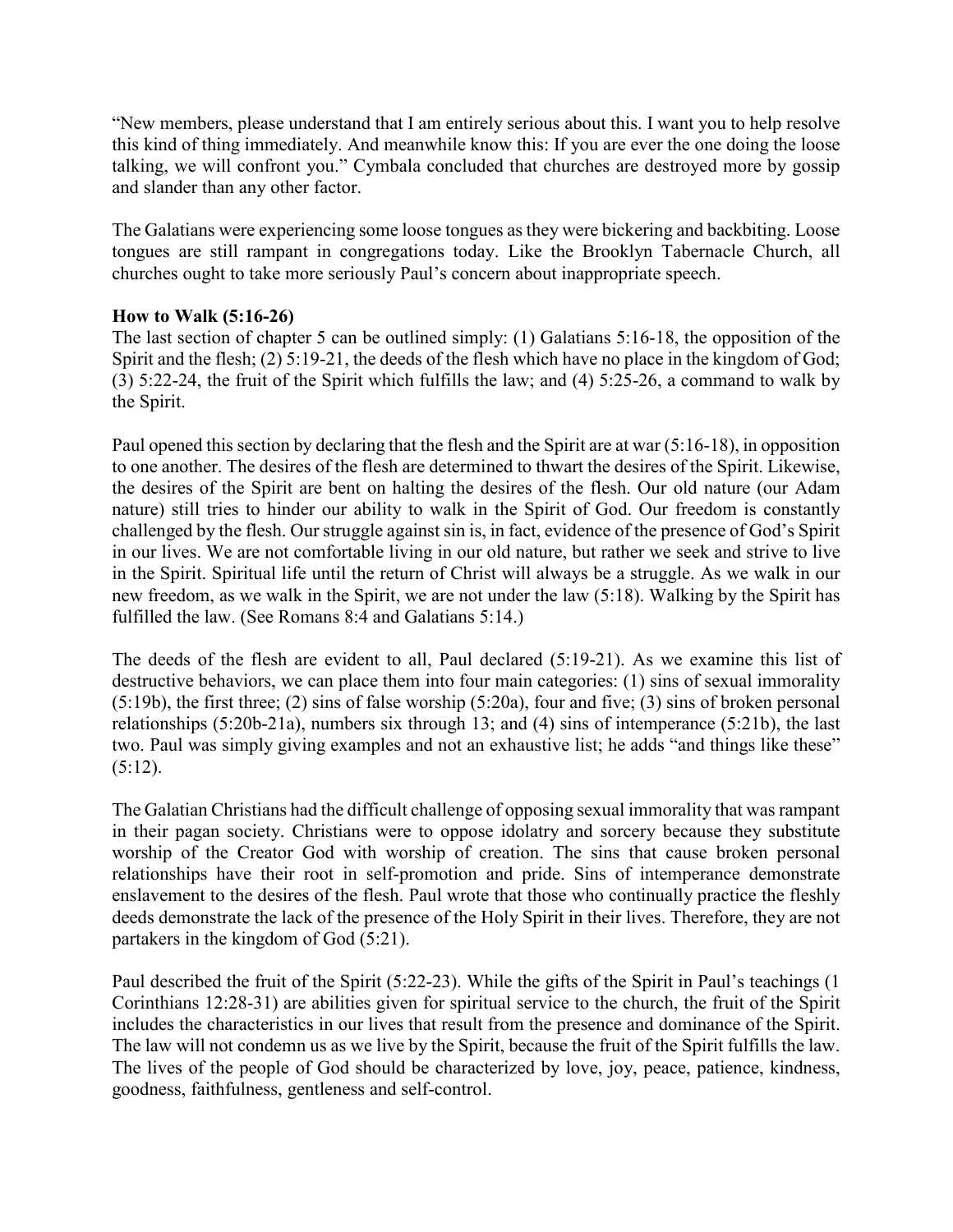As Paul closed the letter, he reminded the Christians that when Christ died, those who professed His Lordship died with Him. Even now, given the fact that the Spirit is in our lives, we must walk in such a way as to make evident the presence of God within us (vv. 24-25).

Back in the 1960s and 1970s, the Tri-State Fair parade in Amarillo started at 11th and Polk Streets, continued north to Third Street, then turned east and continued to Grand Street where the parade finally ended. Dean Gilliam owned an auto repair shop at Third and Pierce Streets. One year he walked out to the sidewalk in front of his shop to relax and enjoy the parade. As the Tascosa High School band marched past the corner on which Gilliam was standing, he was utterly shocked to find his son, David Gilliam, marching in the band with a huge, golden horn wrapped around his neck. His son was standing in the back row, marching in military step with the rest of the crackerjack band. His cheeks were inflated like Dean remembered them to be when his son blew up balloons as a toddler. His blowing and bellowing cheeks alternated from inflated to deflated, like Dizzy Gillespie chasing a jazz tune. In just a matter of moments, the band passed by Mr. Gilliam, and David and his huge horn were out of sight.

Later at home that night, Dean inquired, "David, I didn't know you knew how to play the horn?" He replied, "Dad, I don't. The fellow who was supposed to play the tuba didn't show up so they asked me to fill in the spot and pretend to be playing it." Gilliam said he was reminded that things are not always what they appear to be. His son was only pretending.

When it comes to our pilgrimage with Christ, we simply must not pretend. We must be genuinely trying to live a life characterized by the fruit of the spirit—by love, joy, peace, patience, kindness, goodness, faithfulness, gentleness, and self-control.

Freedom from and freedom for....

Consider the fruit of the Spirit:

1. *Love*. This word describes the essence of God more than any other. In the Old Testament, love depicted God's relationship to his people (eg. Deuteronomy 7:7-8; 10:15).

2. *Joy.* Joy results in the life of a Christian despite his circumstances. It focuses not on happiness, but on what God has done for us in Christ (1 Thessalonians 5:16; Romans 14:17; 15:13).

3. *Peace.* God is the God of peace, the God of shalom. For Paul, peace related to the harmony among believers, harmony in the church (Ephesians 2:14-17; Romans 14:19; Colossians 3:12-4:6). 4. *Patience.* Paul described forbearance toward others, especially those who wrong us (Romans 2:4; Colossians 3:12).

5. *Kindness.* If patience is the passive side of love, then the active side of love is kindness (Ephesians 2:7).

6. *Goodness.* Believers are to be "full of" goodness (Romans 15:14). Goodness always results in action toward others.

7. *Faithfulness.* Paul referred to our living out our trust in God over the long haul.

8. *Gentleness.* Jesus was gentle (Matthew 11:25-30; 2 Corinthians 10:1). The idea of gentleness carries with it a sense of humility and consideration toward others (Philippians 2:3).